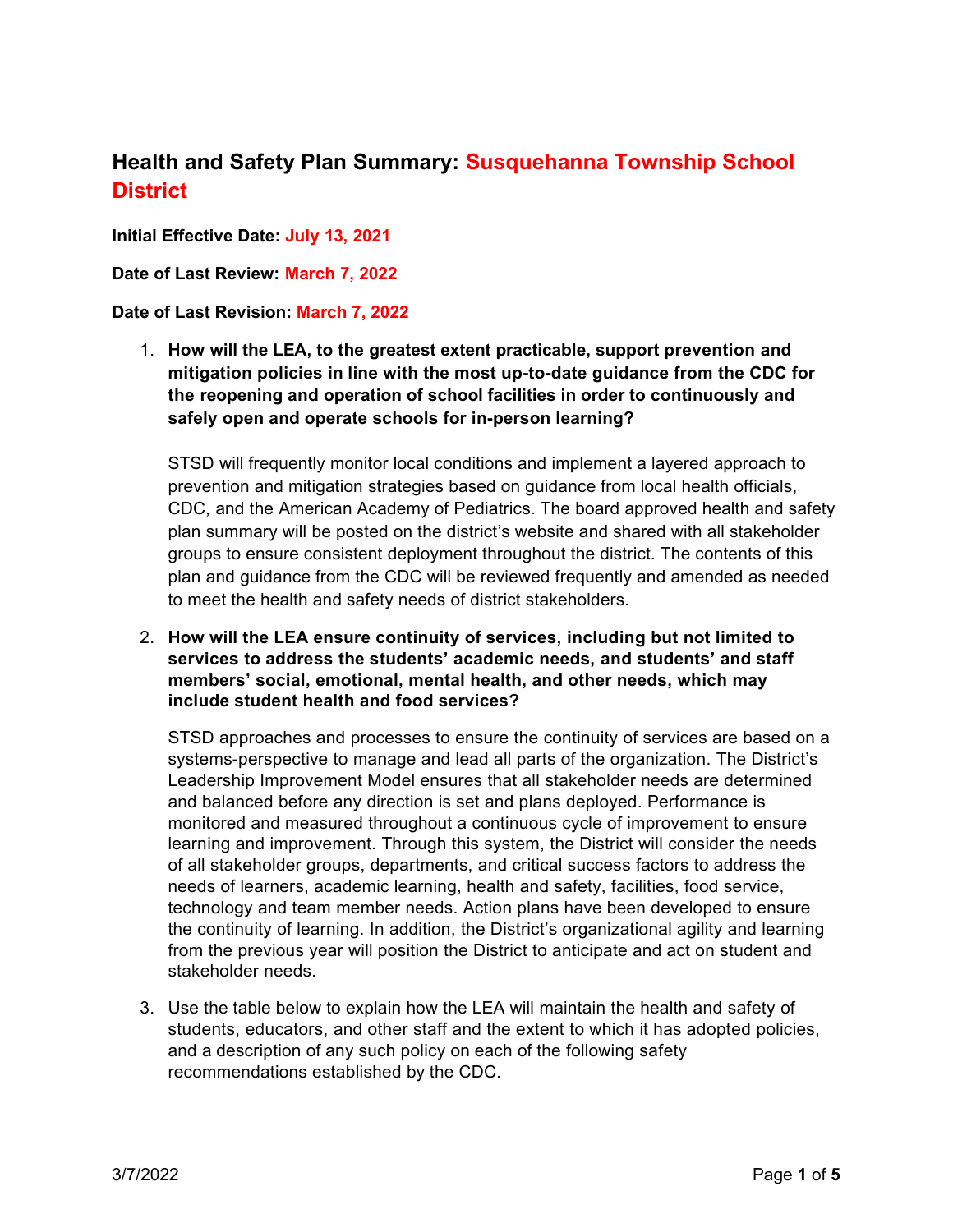| <b>ARP ESSER Requirement</b>                                                                                                                     | <b>Strategies, Policies, and Procedures</b>                                                                                                                                                                                                                                                                                                                                |
|--------------------------------------------------------------------------------------------------------------------------------------------------|----------------------------------------------------------------------------------------------------------------------------------------------------------------------------------------------------------------------------------------------------------------------------------------------------------------------------------------------------------------------------|
| a. Universal and<br>correct wearing of<br>masks;                                                                                                 | Effective March 7, 2022, masks are encouraged, but no longer<br>required in all STSD buildings and transportation.                                                                                                                                                                                                                                                         |
|                                                                                                                                                  | District Administration reserves the right to enforce any and all<br>mandates as imposed by the Governor, PA Department of<br>Education (PDE), Center for Disease Controls (CDC), PA State<br>Department of Health (PA DOH).                                                                                                                                               |
|                                                                                                                                                  | District administration will continue to monitor local and<br>national transmission data. Universal masking, regardless of<br>vaccination status will be reinstated at the building level where<br>positive cases represent 2% or more of the school population.<br>The universal masking requirement will be removed when the<br>positive case percentage moves below 2%. |
| b. Modifying facilities to<br>allow for physical<br>distancing (e.g., use<br>of cohorts/podding);                                                | To the extent feasible, and per CDC guidance, students and<br>staff will be socially distanced.                                                                                                                                                                                                                                                                            |
| <b>Handwashing and</b><br>C.<br>respiratory etiquette;                                                                                           | The District will review and continue deployment of hygiene<br>instruction and respiratory etiquette for all students and staff to<br>promote healthy hygiene practices.<br>Handwashing routines and breaks will be implemented.                                                                                                                                           |
|                                                                                                                                                  | Adequate supplies will be provided in all areas, to include<br>soap, paper towels, hand sanitizer, and tissues.                                                                                                                                                                                                                                                            |
|                                                                                                                                                  | Signs and posters will be placed in highly visible locations to<br>promote handwashing and respiratory etiquette.                                                                                                                                                                                                                                                          |
| d. Cleaning and<br>maintaining healthy<br>facilities, including<br>improving<br>ventilation;                                                     | The District will follow CDC guidance for cleaning and<br>disinfecting schools.                                                                                                                                                                                                                                                                                            |
|                                                                                                                                                  | Disinfection using the Clorox Total 360 Electrostatic Sprayer<br>will be used in indoor settings where there has been a<br>suspected or confirmed case of COVID-19 within twenty-four<br>$(24)$ hours.                                                                                                                                                                     |
|                                                                                                                                                  | To the greatest extent feasible, outside air percentages will be<br>increased to forty (40)%                                                                                                                                                                                                                                                                               |
| e. Contact tracing in<br>combination with<br>isolation and<br>quarantine, in<br>collaboration with<br>the State and local<br>health departments; | <b>Student and Staff Reporting Form</b><br>Staff will be required to submit the <b>Staff Self-Reporting Form</b><br>and parents/guardians are required to submit the Student<br><b>COVID-19 Reporting Form to report:</b><br>Positive test results;<br>$\bullet$<br>Close contact that requires quarantine;<br>Symptoms that require testing.                              |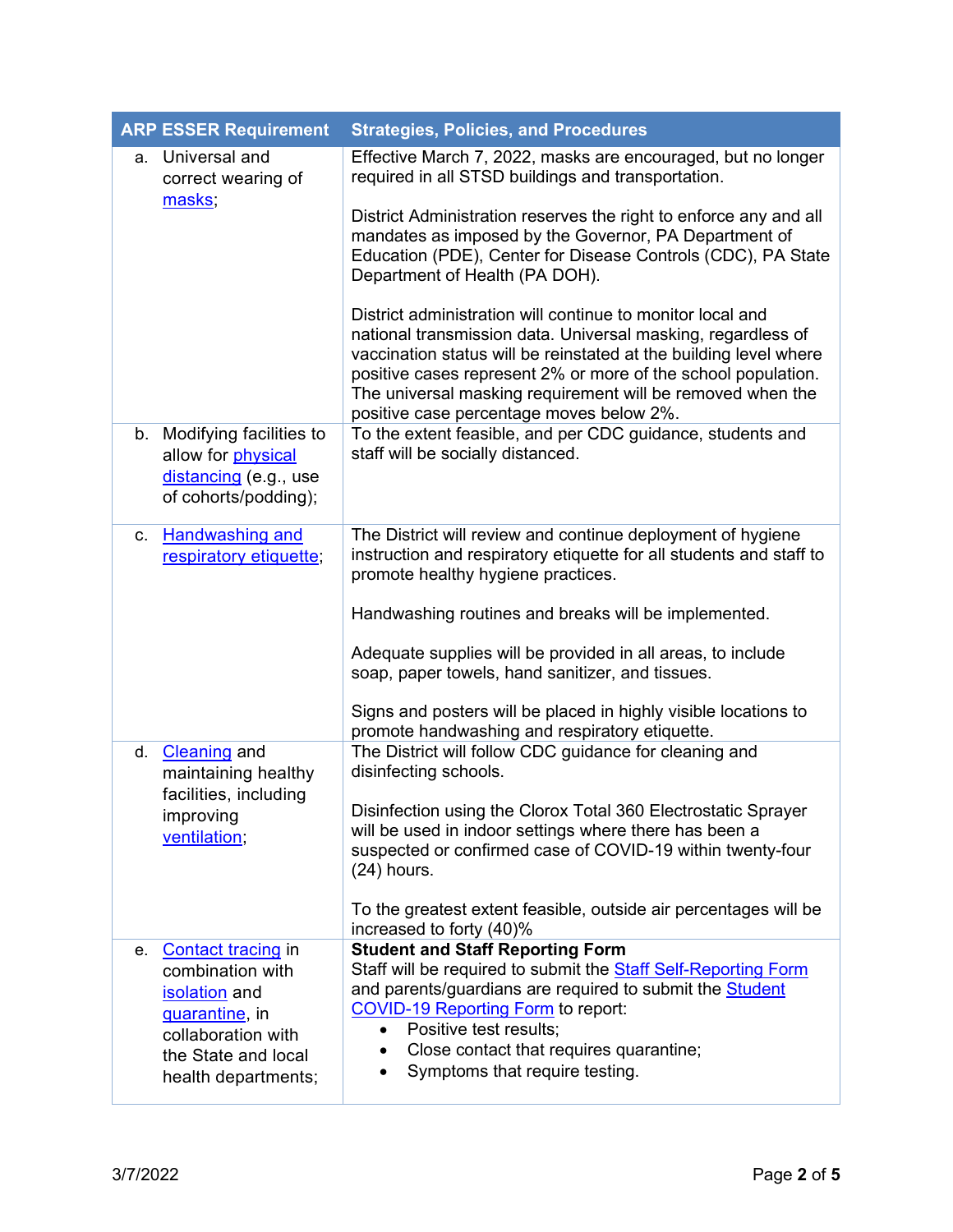| <b>ARP ESSER Requirement</b>                                                                                            | <b>Strategies, Policies, and Procedures</b>                                                                                                                                                                                                                                                                                                                 |  |
|-------------------------------------------------------------------------------------------------------------------------|-------------------------------------------------------------------------------------------------------------------------------------------------------------------------------------------------------------------------------------------------------------------------------------------------------------------------------------------------------------|--|
|                                                                                                                         | The symptomatic individual does not meet the criteria<br>indicative of other communicable diseases set forth in<br>28Pa. Code § 27.65. Exclusion of children, and staff having<br>contact with children, for showing symptoms                                                                                                                               |  |
|                                                                                                                         | <b>Positive Cases</b><br>PA DOH will be contacted upon any report of a confirmed<br>positive test result.                                                                                                                                                                                                                                                   |  |
|                                                                                                                         | Individuals testing positive for COVID-19 or being advised by a<br>health care provider to isolate due to symptoms may return to<br>in person attendance when they have met criteria set forth by<br>the CDC in the Ending Home Isolation for Persons with<br><b>COVID-19 Not in a Hospital Setting.</b>                                                    |  |
|                                                                                                                         | <b>Contact Tracing</b><br>The district will not conduct contact tracing while masking is<br>optional.                                                                                                                                                                                                                                                       |  |
| Diagnostic and<br>f.<br>screening testing;                                                                              | Symptom and exposure screening will be done at home by<br>staff and students on a daily basis using the <b>STSD COVID-19</b><br>At Home Symptom Monitoring Tool.                                                                                                                                                                                            |  |
|                                                                                                                         | Individuals presenting with COVID-19 symptoms in any district<br>office or building will be separated from others until they can be<br>sent home and will be offered a COVID-19 test by a school<br>nurse in accordance with Diagnostic Testing guidelines aligned<br>with the CDC.                                                                         |  |
| Efforts to provide<br>g.<br>vaccinations to<br>school communities;                                                      | STSD, in partnership with a local pharmacy, will operate<br>regularly scheduled school-located vaccine clinics to<br>administer the COVID-19 vaccine to eligible populations based<br>on the CDC Considerations for Planning SLV. Dates, times and<br>locations of SLVs will be communicated to the community via<br>Campus Messenger and the STSD website. |  |
|                                                                                                                         | Limit nonessential visitors, volunteers, and activities involving<br>external groups or organizations.                                                                                                                                                                                                                                                      |  |
|                                                                                                                         | Level II and III volunteers with direct contact with students will<br>be required to be up-to-date on COVID-19 vaccinations and<br>must submit vaccination records to the District Volunteer<br>Coordinator.                                                                                                                                                |  |
| h. Appropriate<br>accommodations for<br>students with<br>disabilities with<br>respect to health<br>and safety policies; | STSD will take extra precautions in low incidence programs:<br>Autism Support (AS), Multiple Disability Support (MDS), Life<br>Skills Support (LSS), Emotional Support (ES).                                                                                                                                                                                |  |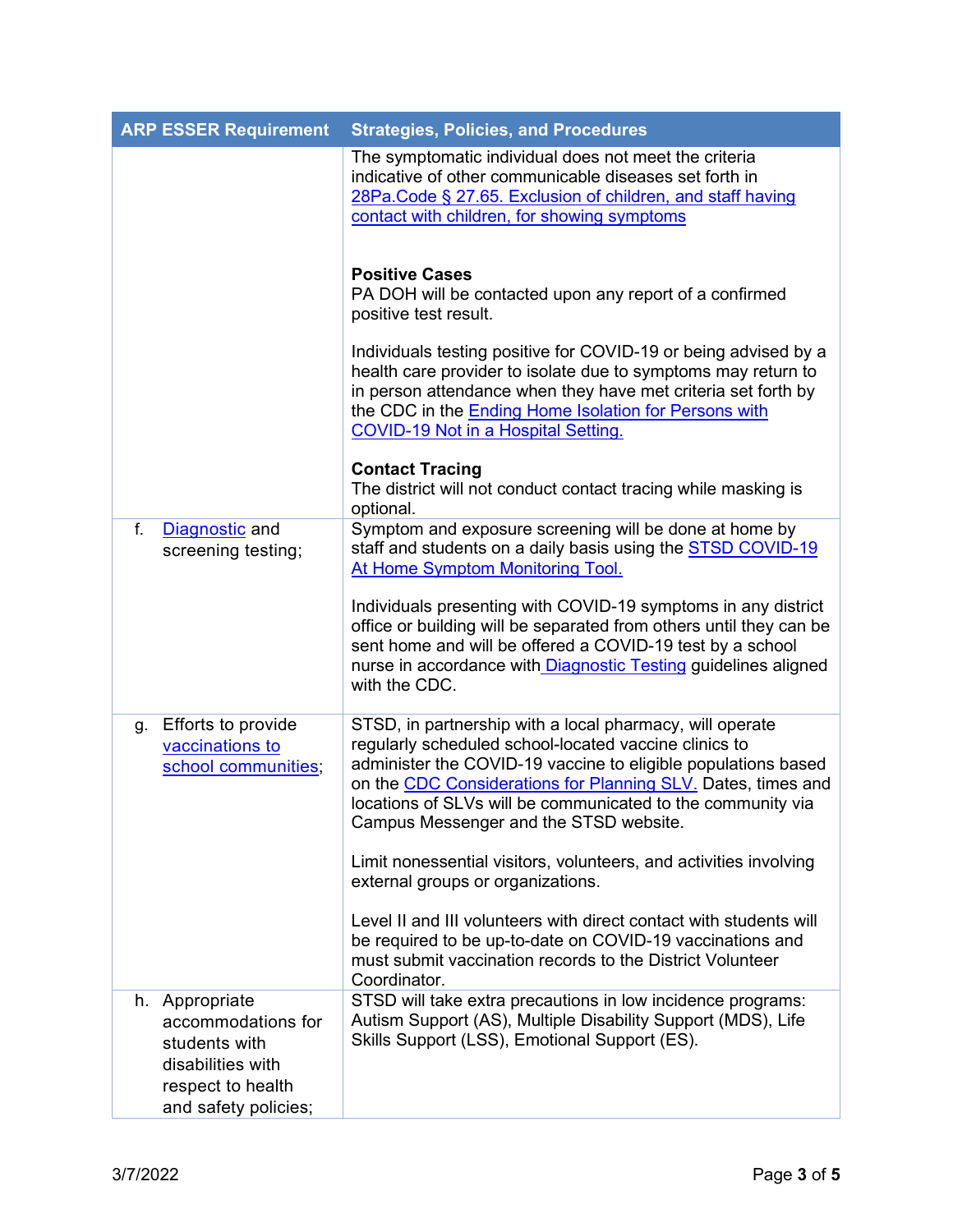| <b>ARP ESSER Requirement</b>               |           | <b>Strategies, Policies, and Procedures</b>                                                                                                                                                   |
|--------------------------------------------|-----------|-----------------------------------------------------------------------------------------------------------------------------------------------------------------------------------------------|
| and                                        |           | Staff are required to thoroughly wash hands immediately<br>before and after working with a student. Hand sanitizer may be<br>used if soap and water are not available.                        |
|                                            |           | Avoid the use of communal objects for student reinforcement. If<br>such objects are used with multiple students, each object must<br>be disinfected immediately before and after student use. |
|                                            |           | Personal student devices must be disinfected daily.                                                                                                                                           |
|                                            | students. | The district's feeding protocol must be followed when feeding<br>students. Staff are required to wear gloves when feeding                                                                     |
|                                            |           | Bathrooms and changing tables must be disinfected before and<br>after student use. Limit students to one at a time. Students<br>should be assisted with hand washing as needed.               |
| Coordination with<br>i.<br>state and local |           | The District will continue to report positive cases to PA DOH.                                                                                                                                |
| health officials.                          | outbreak. | PA DOH will be consulted to confirm reports of positive cases<br>and to determine the course of action in the event of an                                                                     |

## **Health and Safety Plan Governing Body Affirmation Statement**